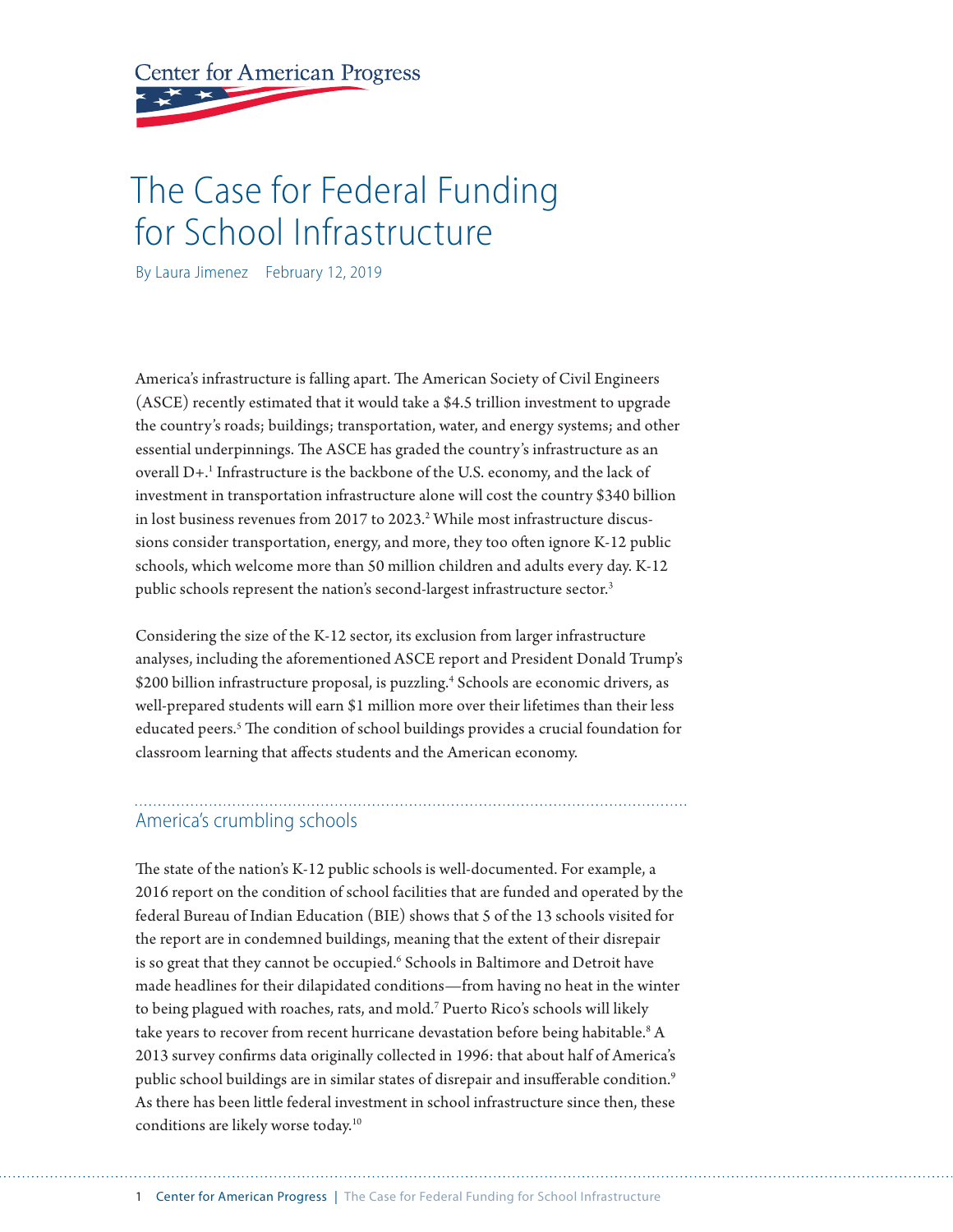The state of the schools in the BIE, Baltimore, Detroit, and Puerto Rico—as well as many other towns and cities across the country—make clear that any infrastructure bill must include funding to fix America's school buildings. Importantly, school infrastructure investment should not just address the extreme cases. Plenty of schools that are not yet crumbling must be repaired and upgraded so that they are not only modern and efficient but also equipped to meet students' broader needs.

## A federal fix for schools

Fortunately, in the current Congress there appears to be a renewed appetite to seriously tackle America's infrastructure challenges. Immediately after the 2018 midterm elections, current House Speaker Nancy Pelosi (D-CA) announced that infrastructure would be one of the House's top priorities moving forward. More recently, Rep. Bobby Scott (D-VA), chair of the House Education and Labor Committee, made a significant effort to move forward the Rebuild America's Schools Act, which would invest \$100 billion in school infrastructure.<sup>11</sup>

As Congress gears up to potentially take on the major issue of infrastructure investment, it is imperative that any infrastructure package include funding to repair and modernize public school buildings. In particular, Congress and the administration should address the following priorities.

### Fix all crumbling and unsafe schools

Congress should dedicate most school infrastructure funds to address all schools in poor condition. This funding would address critical building systems that affect basic building operations, such as roofing, insulation, and plumbing, as well as heating, ventilation, and air conditioning.

This priority alone will cost a significant amount of money: Reports estimate that bringing all U.S. schools into good overall condition will cost approximately \$200 billion.<sup>12</sup> Just fixing the public schools in Detroit that are deemed in urgent need of repair, for example, would cost at least \$223 million; it would cost up to \$500 million to bring all Detroit public schools to a state of good repair.13 In Baltimore, it could cost up to \$2.8 billion to address the city's backlog of school maintenance issues.<sup>14</sup>

Congress should allocate a portion of infrastructure funds for states to conduct an audit of school districts that lack official estimates of the cost to address deferred maintenance issues. This audit would also provide cost estimates for new construction in cases where school building conditions are so dire that they are beyond the scope of repair.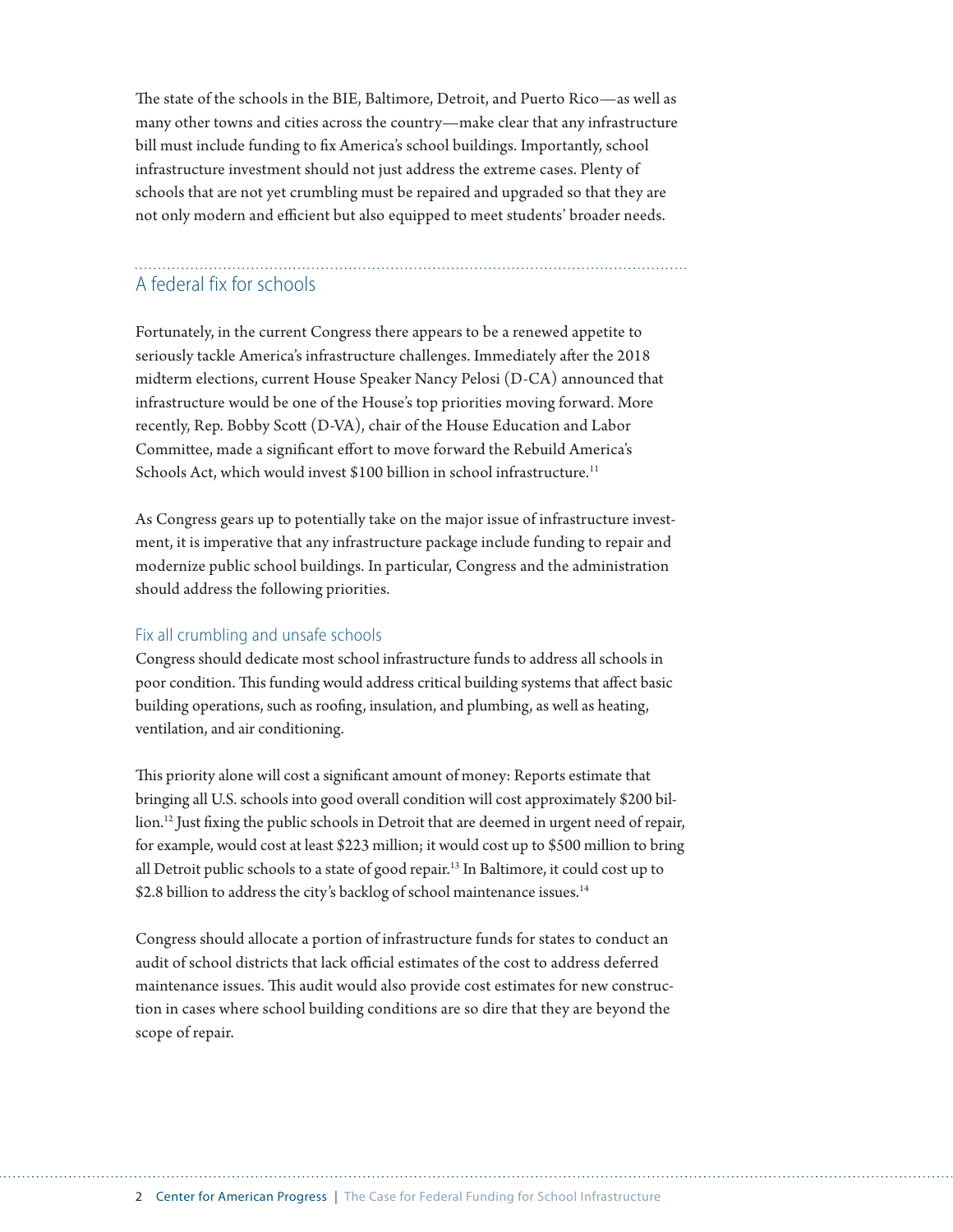## Modernize schools to meet the needs of the 21st century

"Modernizing schools" refers to fully renovating systems, building interior finishes, and updating technology.15 While all students deserve schools that are modernized and capable of supporting the latest in education programming, elevating all schools to this state will take time and continued funding from the federal government.

Importantly, modernizing schools would improve quality of life for students and teachers.16 Examples of these projects include bringing broadband to all schools; providing functioning computers to every classroom; and ensuring that furniture, fixtures, and school spaces facilitate teaching and learning for students with various needs—including students with disabilities. In addition, these renovations must support students' health and well-being by providing adequate space for meals, health facilities, after-school care, and extracurricular programming.

As part of these funding provisions, Congress should mandate that states and districts identify how to spend modernization funds so that they are equitably distributed across school districts. For example, District of Columbia Public Schools (DCPS) provides information on its website about its own capital improvement plan, known as the DCPS School Modernization process.17 This process uses four considerations, in descending order of importance: equity; student demand; neighborhood population; and building condition.<sup>18</sup> Equity in particular assesses the percentage of schools in the neighborhood that have been modernized, as well as the percentage of enrolled students who are at-risk, have disabilities, or are English language learners.

Finally, modernization should also ensure that transportation pathways to and from schools are safe. The Safe Routes to Schools (SRTS) program, a \$180 million annual grant competition run by the U.S. Department of Transportation, currently supports this particular priority but is severely underfunded given the need.<sup>19</sup> Projects funded by SRTS dollars improve the ability of students to walk and ride bicycles to school, including by improving sidewalk conditions and traffic patterns, reducing vehicle speed, and establishing bicycle lanes. These are vital projects: Each year, about 6,000 pedestrians and bicyclists are killed by traffic-related accidents.<sup>20</sup> While these data do not disaggregate the fatalities for students in particular, other data show that about 300 of the pedestrians and bicyclists killed every year are students, while another  $15,000$  of those injured are students.<sup>21</sup>

#### Make schools environmentally sustainable

Modernizing schools should also include making them green so that their energy consumption and carbon footprints are reduced, as well as improving the health of building occupants.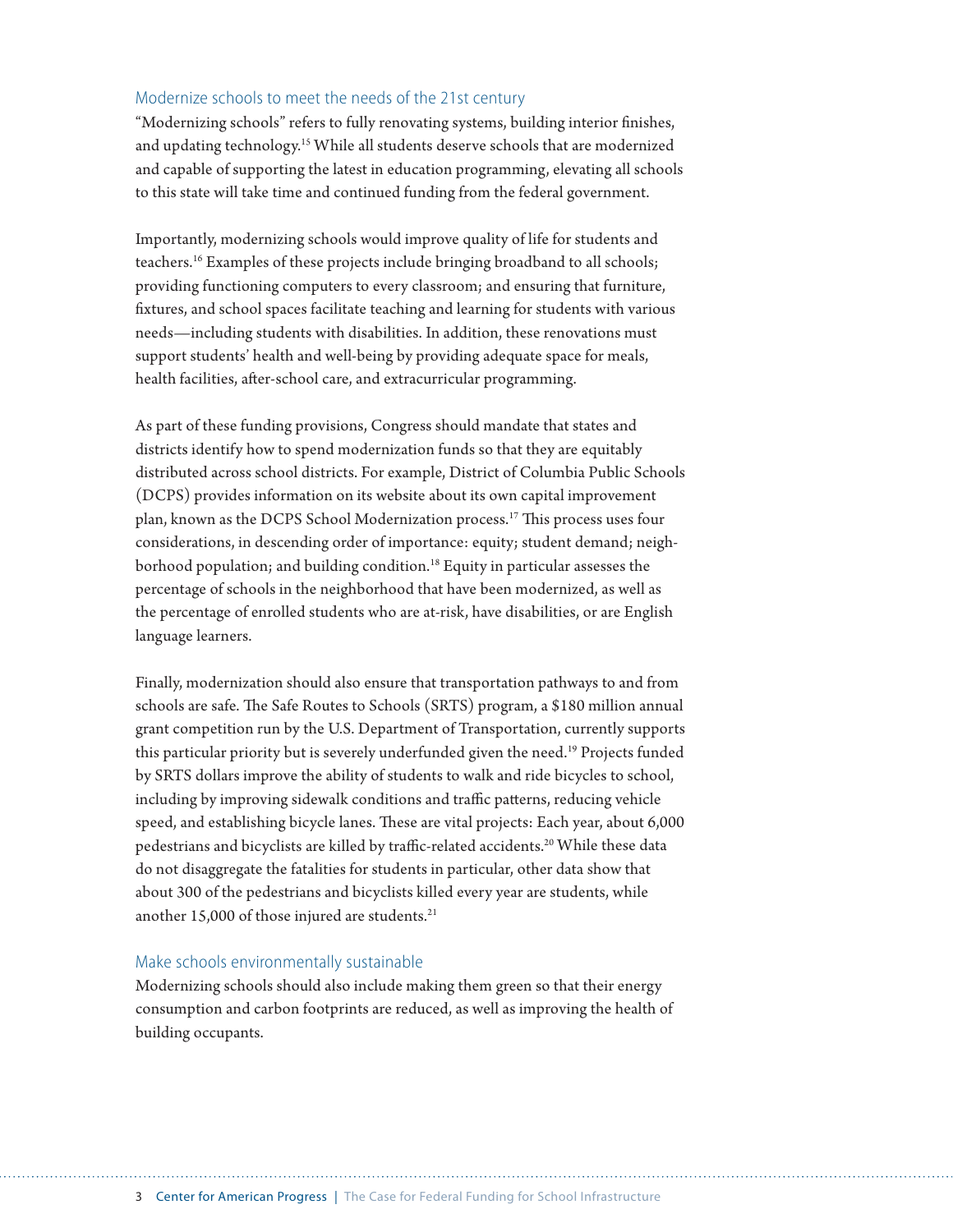The U.S. Department of Education, through its Green Ribbon Schools award program, defines a "green school" as one that meets three criteria: 1) it reduces environmental impacts such as waste, water, and energy consumption; 2) it improves health and wellness by promoting a healthy physical environment, including by improving air and water quality; and 3) it provides effective environmental and sustainability education.<sup>22</sup>

Moreover, evidence shows that alterations to make schools green also reduce operating costs. For example, Thurgood Marshall Elementary School in Philadelphia has a "superior" rating on Energy Star, which means that it performs better than 75 percent of other buildings on energy savings.23 This rating amounts to 28 percent savings on energy costs when compared with school buildings nationwide.<sup>24</sup> Most of the school's efforts were specific to operations and maintenance; however, students pitched in as monitors to supervise the classroom's green practices, energy savings, and recycling.

## Provide professional development support to facilities managers and staff so that they can operate and maintain upgraded systems

Modern building systems are often technology-based, and their maintenance can require specific technical knowledge, training, and certification or licensure.<sup>25</sup> Facilities staff typically engage in general administration and building management—which often includes budgeting—and operations and maintenance, which addresses the daily and long-term care of the building and its systems. Staff also are responsible for energy, utility, and environmental stewardship—which includes electricity and plumbing—as well as planning, design, and construction of repairs or modernizations.<sup>26</sup>

To effectively serve in these capacities, school facilities staff need frequent and upto-date professional development. School infrastructure legislation should earmark a portion of funds to provide regular training and development for school facilities professionals to ensure that their knowledge and skills are a match for the systems they must maintain.

## Establish an ongoing role for the federal government to invest in school infrastructure

The federal government provides approximately 10 percent of all funding for K-12 education but nearly no money for school operations, even though public schools are the second-largest facilities sector.<sup>27</sup> While the federal government spent about \$170 billion on highways and \$110 billion on waterways in 2017, it generally only supports 0.2 percent of capital costs for schools, with states providing 18 percent of the share and local governments providing 82 percent.<sup>28</sup> Since most local school funding is driven by property taxes, the ability of a school district to pay for capital improvements and investments is directly tied to the wealth of its surrounding community. When some of the lowest-income communities in the country struggle the most with crumbling schools, it is clear that a federal role in school infrastructure is a matter of equity.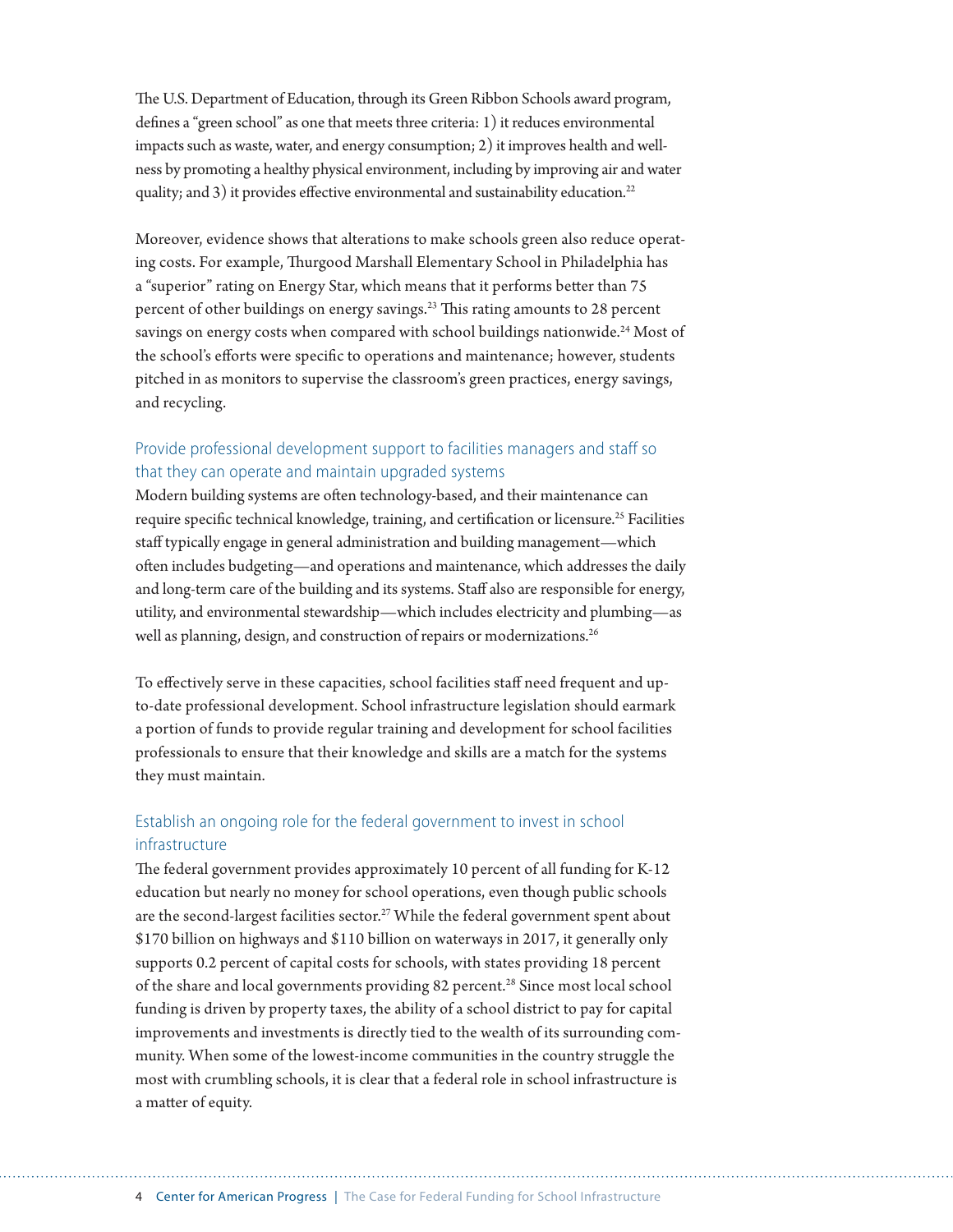The federal government should also play a greater role in making sure that there is up-to-date information on the condition of K-12 school buildings, eliminating the need for expensive, ad hoc audits on this topic. Federal surveys of K-12 school infrastructure conditions first occurred in 1999 and were most recently updated in 2013.29 These reports provide limited data on school staffs' perception of building conditions. As part of its research and information collection role, the U.S. Department of Education should regularly publish a report on school conditions that describes the current state of affairs and investments needed to ensure that all schools are in good condition.

# Conclusion

Just as transportation and energy infrastructure are holding the country back from economic growth that would benefit all Americans, the conditions of K-12 public schools are a drag on its ambition to once again be a leader in educational attainment worldwide. As leaders at the federal level debate how to best address the country's substantial infrastructure needs, it is imperative that improving and modernizing K-12 schools is part of any new infrastructure investment—and is an ongoing priority.

*Laura Jimenez is the director of standards and accountability for K-12 Education Policy at the Center for American Progress*.